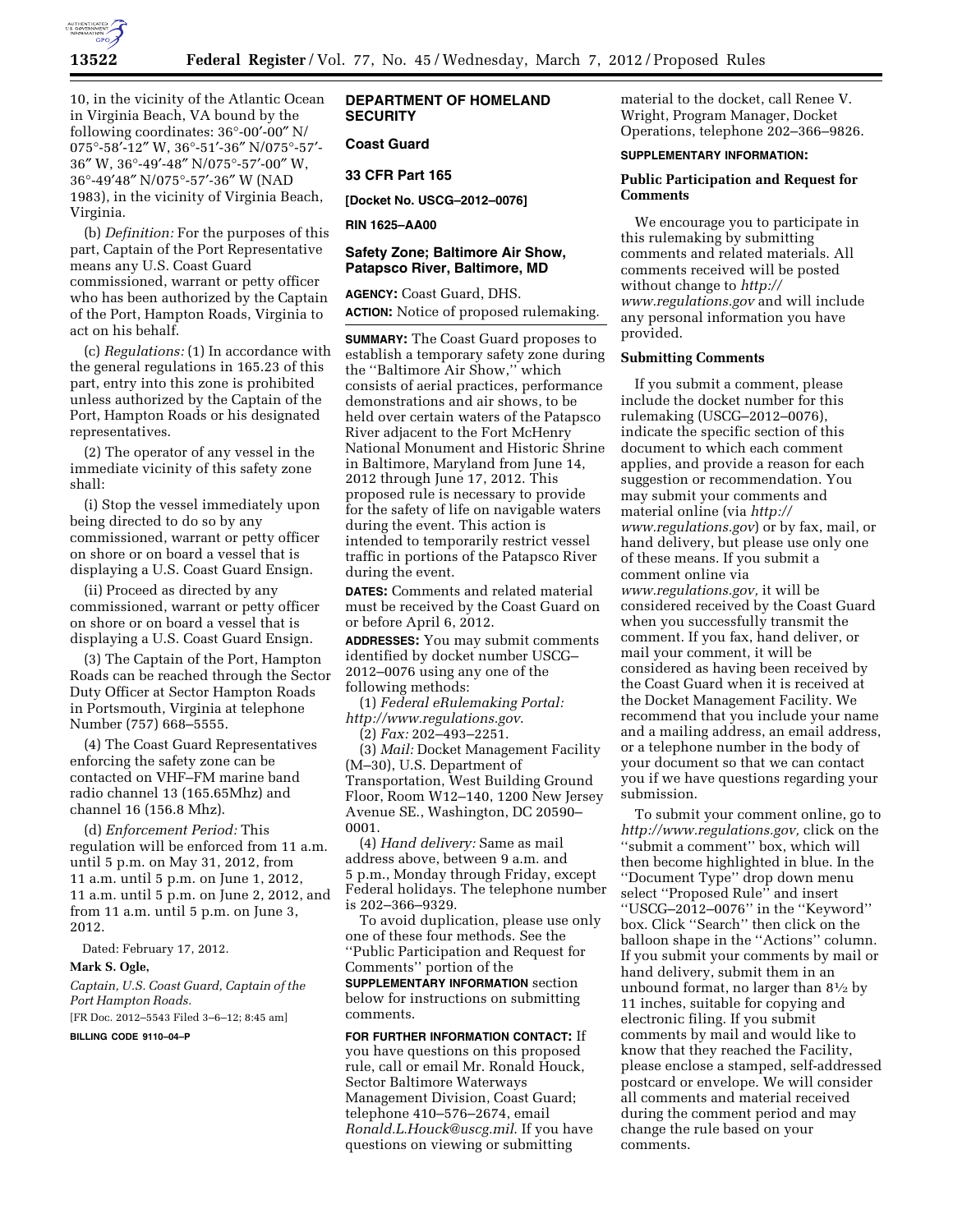## **Viewing Comments and Documents**

To view comments, as well as documents mentioned in this preamble as being available in the docket, go to *[http://www.regulations.gov,](http://www.regulations.gov)* click on the ''read comments'' box, which will then become highlighted in blue. In the ''Keyword'' box insert ''USCG–2012– 0076'' and click ''Search.'' Click the ''Open Docket Folder'' in the ''Actions'' column. You may also visit the Docket Management Facility in Room W12–140 on the ground floor of the Department of Transportation West Building, 1200 New Jersey Avenue SE., Washington, DC 20590, between 9 a.m. and 5 p.m., Monday through Friday, except Federal holidays. We have an agreement with the Department of Transportation to use the Docket Management Facility.

#### **Privacy Act**

Anyone can search the electronic form of comments received into any of our dockets by the name of the individual submitting the comment (or signing the comment, if submitted on behalf of an association, business, labor union, etc.). You may review a Privacy Act notice regarding our public dockets in the January 17, 2008, issue of the **Federal Register** (73 FR 3316).

#### **Public Meeting**

We do not now plan to hold a public meeting. But you may submit a request for one using one of the four methods specified under **ADDRESSES**. Please explain why you believe a public meeting would be beneficial. If we determine that one would aid this rulemaking, we will hold one at a time and place announced by a later notice in the **Federal Register**.

## **Background and Purpose**

The U.S. Navy History & Heritage Command, Office of Commemorations, is planning to conduct the ''Baltimore Air Show'' on June 15, 2012, June 16, 2012 and June 17, 2012. The public event will consist of military and civilian aircraft performing low-flying, high-speed precision maneuvers and aerial stunts over specified waters of the Patapsco River and navigable channels in Baltimore Harbor. In addition to the air show dates, military and civilian aircraft performing in the air show will conduct practice and demonstration maneuvers and stunts over specified waters of the Patapsco River and navigable channels in Baltimore Harbor on June 14, 2012. A large spectator fleet is anticipated for the event, as part of the War of 1812 Bicentennial Commemoration activities. To provide for the safety of participants, spectators, and transiting vessels, the Coast Guard

proposes to temporarily restrict vessel traffic on specified waters of the Patapsco River in the vicinity of the practices, demonstrations and air shows. To address safety concerns during the event, the Captain of the Port, Baltimore proposes to establish a safety zone upon certain waters of the Patapsco River. This proposed zone addresses safety concerns immediately outside the aerobatic show box, including the required patrols of law enforcement and safety vessels, establishment of emergency egress routes, and sponsor-designated spectator areas.

## **Discussion of Proposed Rule**

The Captain of the Port Baltimore is proposing to establish a temporary safety zone for certain waters of the Patapsco River, located adjacent to the Fort McHenry National Monument and Historic Shrine in Baltimore, Maryland. The proposed zone is in the interest of public safety during the Baltimore Air Show. The proposed zone is located south of Locust Point, between Port Covington and Seagirt Marine Terminal, within all waters in the area bounded by a line connecting position latitude 39°16′00″ N, longitude 076°36′30″ W; thence to latitude 39°16′00″ N, longitude 076°33′00″ W; thence to latitude 39°14′30″ N, longitude 076°33′00″ W; thence to latitude 39°14′30″ N, longitude 076°36′30″ W; thence to the point of origin. This safety zone will be enforced from 10 a.m. until 6 p.m. each day from June 14, 2012 through June 17, 2012. Within the proposed safety zone, an aerobatic show box, approximately 12,000 feet long and 3,000 feet wide, is located within an area bounded by a line connecting position latitude 39°15′44″ N, longitude 076°35′55″ W; to latitude 39°15′19″ N, longitude 076°33′25″ W; thence to latitude 39°14′49″ N, longitude 076°33′35″ W; thence to latitude 39°15′15″ N, longitude 076°36′04″ W; thence to point of origin. Access to the safety zone will be restricted during the specified dates and times. Except for vessels authorized by the Captain of the Port or his designated representative, no person or vessel may enter or remain in the safety zone. U.S. Coast Guard vessels will be provided to enforce the safety zone. The Captain of the Port Baltimore will issue Broadcast Notices to Mariners to publicize the safety zone and notify the public of changes in the status of the zone. Such notices will continue until the event is complete.

## **Regulatory Analyses**

We developed this proposed rule after considering numerous statutes and

executive orders related to rulemaking. Below we summarize our analyses based on 13 of these statutes or executive orders.

### **Regulatory Planning and Review**

This proposed rule is not a significant regulatory action under section 3(f) of Executive Order 12866, Regulatory Planning and Review, as supplemented by Executive Order 13563, Improving Regulation and Regulatory Review, and does not require an assessment of potential costs and benefits under section 6(a)(3) of that Executive Order 12866 or under section 1 of Executive Order 13563. The Office of Management and Budget has not reviewed it under those Orders. Although this safety zone restricts vessel traffic through the affected area, the effect of this regulation will not be significant due to the limited size and duration that the regulated area will be in effect. In addition, notifications will be made to the maritime community via marine information broadcasts so mariners may adjust their plans accordingly.

### **Small Entities**

Under the Regulatory Flexibility Act (5 U.S.C. 601–612), we have considered whether this proposed rule would have a significant economic impact on a substantial number of small entities. The term ''small entities'' comprises small businesses, not-for-profit organizations that are independently owned and operated and are not dominant in their fields, and governmental jurisdictions with populations of less than 50,000.

The Coast Guard certifies under 5 U.S.C. 605(b) that this proposed rule would not have a significant economic impact on a substantial number of small entities. This proposed rule may affect the following entities, some of which might be small entities: The owners or operators of vessels intending to operate or transit through or within the safety zone during the enforcement period. The safety zone will not have a significant economic impact on a substantial number of small entities for the following reasons. The safety zone is of limited size and duration. Maritime advisories will be widely available to the maritime community before the effective period.

If you think that your business, organization, or governmental jurisdiction qualifies as a small entity and that this rule would have a significant economic impact on it, please submit a comment (see **ADDRESSES**) explaining why you think it qualifies and how and to what degree this rule would economically affect it.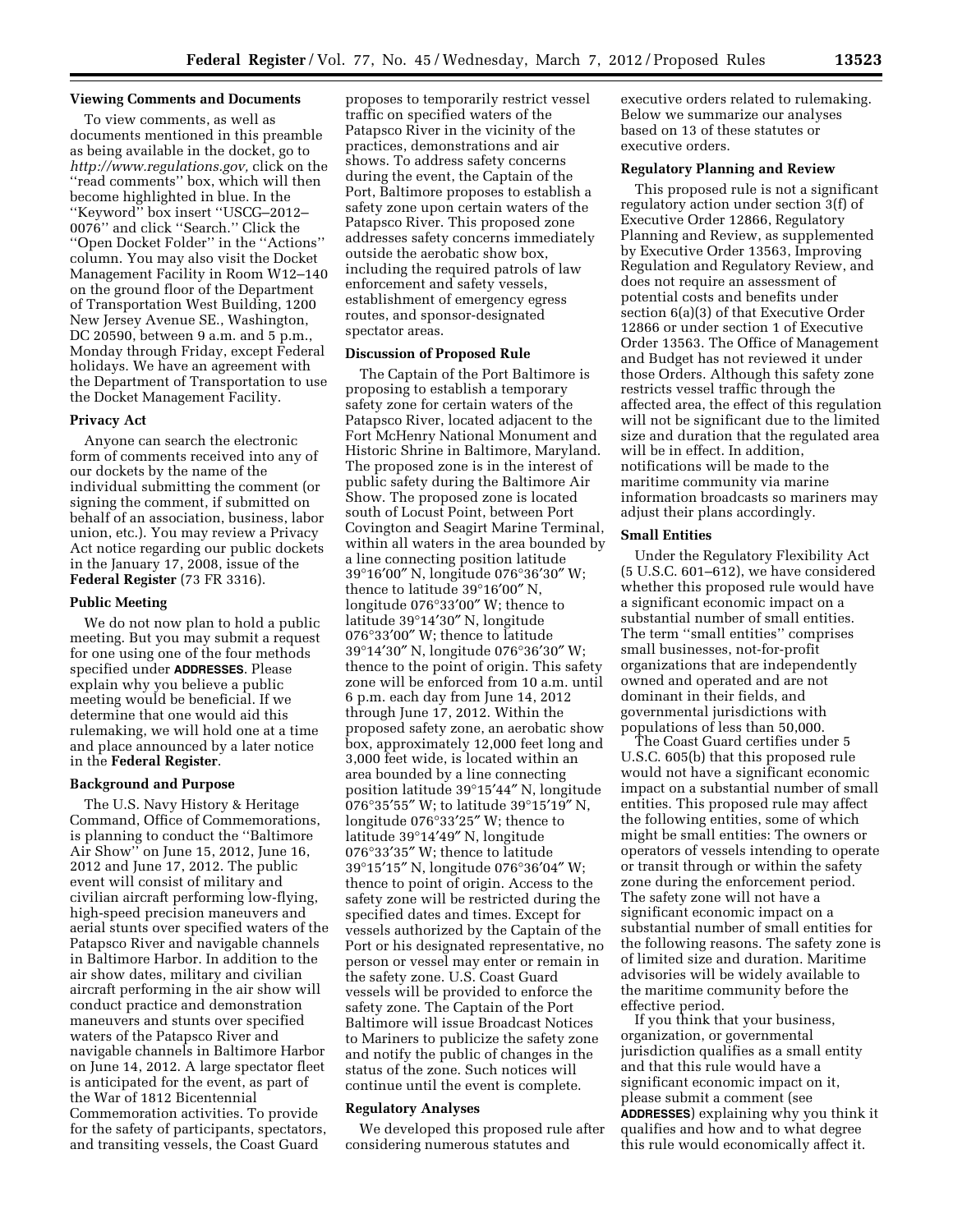### **Assistance for Small Entities**

Under section 213(a) of the Small Business Regulatory Enforcement Fairness Act of 1996 (Pub. L. 104–121), we want to assist small entities in understanding this proposed rule so that they can better evaluate its effects on them and participate in the rulemaking. If the proposed rule would affect your small business, organization, or governmental jurisdiction and you have questions concerning its provisions or options for compliance, please contact Mr. Ronald L. Houck, Coast Guard Sector Baltimore, Waterways Management Division, at telephone number 410–576–2674. The Coast Guard will not retaliate against small entities that question or complain about this proposed rule or any policy or action of the Coast Guard.

# **Collection of Information**

This proposed rule would call for no new collection of information under the Paperwork Reduction Act of 1995 (44 U.S.C. 3501–3520).

#### **Federalism**

A rule has implications for federalism under Executive Order 13132, Federalism, if it has a substantial direct effect on State or local governments and would either preempt State law or impose a substantial direct cost of compliance on them. We have analyzed this proposed rule under that Order and have determined that it does not have implications for federalism.

#### **Unfunded Mandates Reform Act**

The Unfunded Mandates Reform Act of 1995 (2 U.S.C. 1531–1538) requires Federal agencies to assess the effects of their discretionary regulatory actions. In particular, the Act addresses actions that may result in the expenditure by a State, local, or tribal government, in the aggregate, or by the private sector of \$100,000,000 (adjusted for inflation) or more in any one year. Though this proposed rule would not result in such an expenditure, we do discuss the effects of this rule elsewhere in this preamble.

## **Taking of Private Property**

This proposed rule would not effect a taking of private property or otherwise have taking implications under Executive Order 12630, Governmental Actions and Interference with Constitutionally Protected Property Rights.

# **Civil Justice Reform**

This proposed rule meets applicable standards in sections 3(a) and 3(b)(2) of Executive Order 12988, Civil Justice

Reform, to minimize litigation, eliminate ambiguity, and reduce burden.

### **Protection of Children**

We have analyzed this proposed rule under Executive Order 13045, Protection of Children from Environmental Health Risks and Safety Risks. This rule is not an economically significant rule and would not create an environmental risk to health or risk to safety that might disproportionately affect children.

# **Indian Tribal Governments**

This proposed rule does not have tribal implications under Executive Order 13175, Consultation and Coordination with Indian Tribal Governments, because it would not have a substantial direct effect on one or more Indian tribes, on the relationship between the Federal Government and Indian tribes, or on the distribution of power and responsibilities between the Federal Government and Indian tribes.

## **Energy Effects**

We have analyzed this proposed rule under Executive Order 13211, Actions Concerning Regulations That Significantly Affect Energy Supply, Distribution, or Use. We have determined that it is not a ''significant energy action'' under that order because it is not a ''significant regulatory action'' under Executive Order 12866 and is not likely to have a significant adverse effect on the supply, distribution, or use of energy. The Administrator of the Office of Information and Regulatory Affairs has not designated it as a significant energy action. Therefore, it does not require a Statement of Energy Effects under Executive Order 13211.

#### **Technical Standards**

The National Technology Transfer and Advancement Act (NTTAA) (15 U.S.C. 272 note) directs agencies to use voluntary consensus standards in their regulatory activities unless the agency provides Congress, through the Office of Management and Budget, with an explanation of why using these standards would be inconsistent with applicable law or otherwise impractical. Voluntary consensus standards are technical standards (e.g., specifications of materials, performance, design, or operation; test methods; sampling procedures; and related management systems practices) that are developed or adopted by voluntary consensus standards bodies.

This proposed rule does not use technical standards. Therefore, we did not consider the use of voluntary consensus standards.

## **Environment**

We have analyzed this proposed rule under Department of Homeland Security Management Directive 023–01 and Commandant Instruction M16475.lD, which guide the Coast Guard in complying with the National Environmental Policy Act of 1969 (NEPA) (42 U.S.C. 4321–4370f), and have made a preliminary determination that this action is one of a category of actions that do not individually or cumulatively have a significant effect on the human environment. A preliminary environmental analysis checklist supporting this determination is available in the docket where indicated under **ADDRESSES**. This proposed rule involves establishing a temporary safety zone. We seek any comments or information that may lead to the discovery of a significant environmental impact from this proposed rule.

We seek any comments or information that may lead to the discovery of a significant environmental impact from this proposed rule.

# **List of Subjects in 33 CFR Part 165**

Harbors, Marine safety, Navigation (water), Reporting and recordkeeping requirements, Security measures, Waterways.

For the reasons discussed in the preamble, the Coast Guard proposes to amend 33 CFR part 165 as follows:

# **PART 165—REGULATED NAVIGATION AREAS AND LIMITED ACCESS AREAS**

1. The authority citation for part 165 continues to read as follows:

**Authority:** 33 U.S.C. 1231; 46 U.S.C. Chapter 701, 3306, 3703; 50 U.S.C. 191, 195; 33 CFR 1.05–1, 6.04–1, 6.04–6, and 160.5; Pub. L. 107–295, 116 Stat. 2064; Department of Homeland Security Delegation No. 0170.1.

2. Add a temporary section, § 165.T05–0076 to read as follows:

## **§ 165–T05–0076 Safety Zone; Baltimore Air Show, Patapsco River, Baltimore, MD.**

(a) *Regulated areas.* The following locations are a regulated area: (1) All waters of the Patapsco River, within an area bounded by a line connecting position latitude 39°16′00″ N, longitude 076°36′30″ W; thence to latitude 39°16′00″ N, longitude 076°33′00″ W; thence to latitude 39°14′30″ N, longitude 076°33′00″ W; thence to latitude 39°14′30″ N, longitude 076°36′30″ W; thence to the point of origin, located adjacent to the Fort McHenry National Monument and Historic Shrine in Baltimore, Maryland.